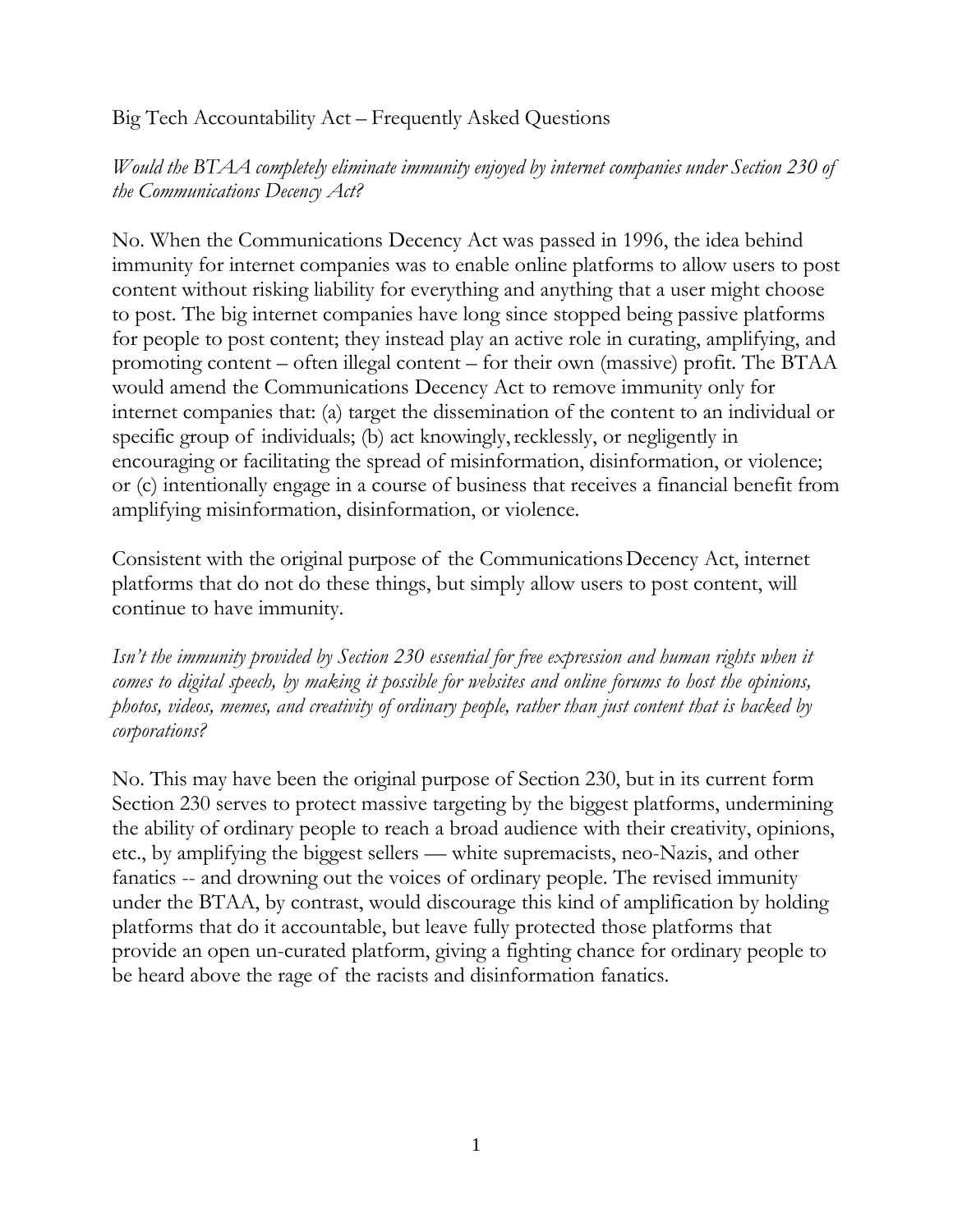## *Doesn't the First Amendment prohibit the BTAA's proposal to impose civil and criminal penalties for the dissemination or promotion of false information?*

No. While the First Amendment protects some "false" speech and the government may not pass a law simply banning false speech, the courts have long recognized that false speech that creates tangible public harm may properly be regulated. Perhaps the most famous example is the illustration provided by Justice Oliver Wendall Holmes: the First Amendment does not protect "falsely shouting fire in a theatre and causing a panic."

Indeed, *most* criminal laws (apart from those involving violent crime), especially at the federal level, hold people accountable for harmful false speech. For example, every criminal offense involving fraud, including insurance fraud, bank fraud, consumer fraud, securities fraud, tax fraud – even passing bad checks – punishes people for false speech. Other examples include making false statements to the government, making false statements to corruptly influence an investigation, and perjury. And on the civil side, there are numerous laws holding people accountable for harmful false speech, including libel and slander laws, civil fraud, unfair and deceptive consumer practices, etc.

# *Doesn't the First Amendment prohibit the BTAA's proposal to impose civil and criminal penalties for the dissemination of threats of violence?*

No. It is well established that the government may prohibit threatening and soliciting criminal acts of violence. Many state and federal laws already prohibit threatening violence. An existing federal statute makes it a crime to solicit, induce or persuade another to engage in criminal activity involving the use, attempted use, or threatened use of physical force against property or persons. The BTAA provision is modeled on that federal law and extends it to internet companies in circumstances in which they have engaged in targeting and amplification of the unlawful solicitations.

The fact that the internet companies claim that they do not *intentionally* target and amplify violent content, because they are unable (or unwilling) to monitor for such content, does not bring their actions within the protection of the First Amendment. To the contrary, it defeats any First Amendment defense: if they are indeed targeting and amplifying violence (for profit) with no knowledge of its content, then they are engaged in purely transactional conduct, not expressive speech.